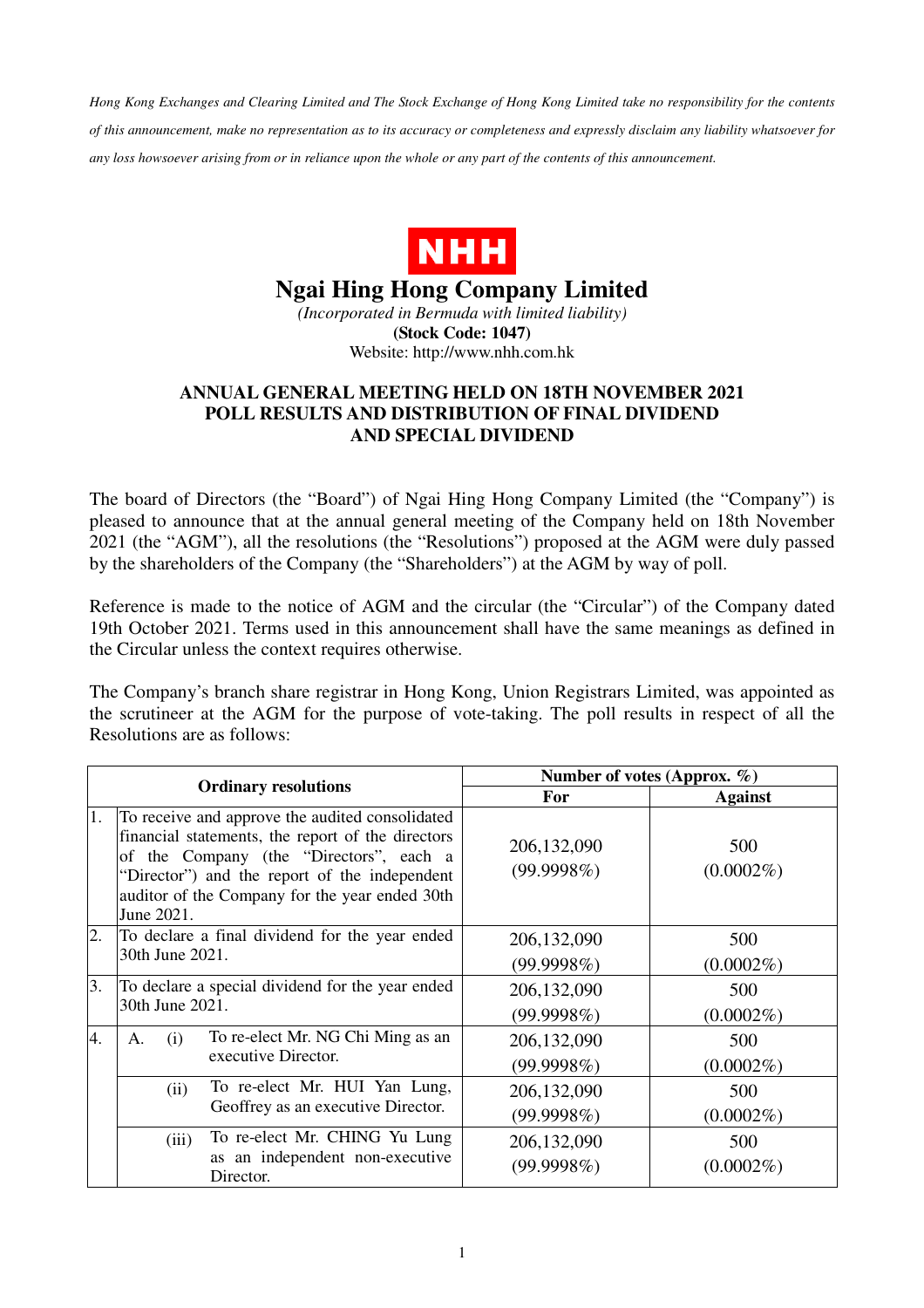|    |                                                                                                                              | Number of votes (Approx. $\%$ ) |                       |
|----|------------------------------------------------------------------------------------------------------------------------------|---------------------------------|-----------------------|
|    | <b>Ordinary resolutions</b>                                                                                                  | <b>For</b>                      | <b>Against</b>        |
| 4. | To authorise the Board to fix the<br><b>B.</b><br>remuneration of the Directors and any<br>committee of the Board.           | 206, 131, 590<br>(99.9995%)     | 1,000<br>$(0.0005\%)$ |
| 5. | To re-appoint PricewaterhouseCoopers as the<br>auditor of the Company and to authorise the<br>Board to fix its remuneration. | 206, 132, 090<br>(99.9998%)     | 500<br>$(0.0002\%)$   |
| 6. | Resolution No. 6A as set out in the<br>Notice of AGM.                                                                        | 206, 131, 090<br>(99.9993%)     | 1,500<br>$(0.0007\%)$ |
|    | Resolution No. 6B as set out in the<br><b>B.</b><br>Notice of AGM.                                                           | 206,132,090<br>(99.9998%)       | 500<br>$(0.0002\%)$   |
|    | Resolution No. 6C as set out in the<br>C.<br>Notice of AGM.                                                                  | 206,130,590<br>$(99.9990\%)$    | 2,000<br>$(0.0010\%)$ |

Note: The number of votes and percentage of the voting as stated above are based on the total number of Shares held by the Shareholders voted at the AGM in person, by authorised corporate representative or by proxy.

As more than 50% of the votes were cast in favour of each of the above Resolutions, all the above Resolutions were duly passed as ordinary resolutions.

As at the date of the AGM:

- (i) to the best of the Directors' knowledge, information and belief having made all reasonable enquiries, there was no restriction on any Shareholders to cast votes on the Resolutions and no Shareholder was required to abstain from voting on the same. Accordingly, the total number of Shares entitling the holders to attend and vote for or against the Resolutions was 369,200,000, representing 100% of the issued share capital of the Company;
- (ii) none of the Shareholders was entitled to attend and abstain from voting in favour of the Resolutions according to Rule 13.40 of the Listing Rules;
- (iii) there was no Share entitling the holder to attend and vote only against the Resolutions; and
- (iv) none of the Shareholders has stated his intention in the Circular to vote against any of the Resolutions or to abstain from voting at the AGM.

## **DISTRIBUTION OF FINAL DIVIDEND AND SPECIAL DIVIDEND**

The proposal for the declaration and payment of the final dividend and the special dividend for the year ended 30th June 2021 to the shareholders whose names appear on the register of members of the Company on Monday, 29th November 2021 was duly passed and approved at the AGM.

As disclosed in the Circular, for determining the entitlement to the final dividend and the special dividend for the year ended 30th June 2021, the register of members of the Company will be closed from Thursday, 25th November 2021 to Monday, 29th November 2021 (both dates inclusive) during which period no transfer of shares will be registered. In order to qualify for the final dividend and the special dividend for the year ended 30th June 2021, all transfer documents accompanied by the relevant share certificates must be lodged with the Company's branch share registrar in Hong Kong, Union Registrars Limited, Suites 3301-04, 33/F, Two Chinachem